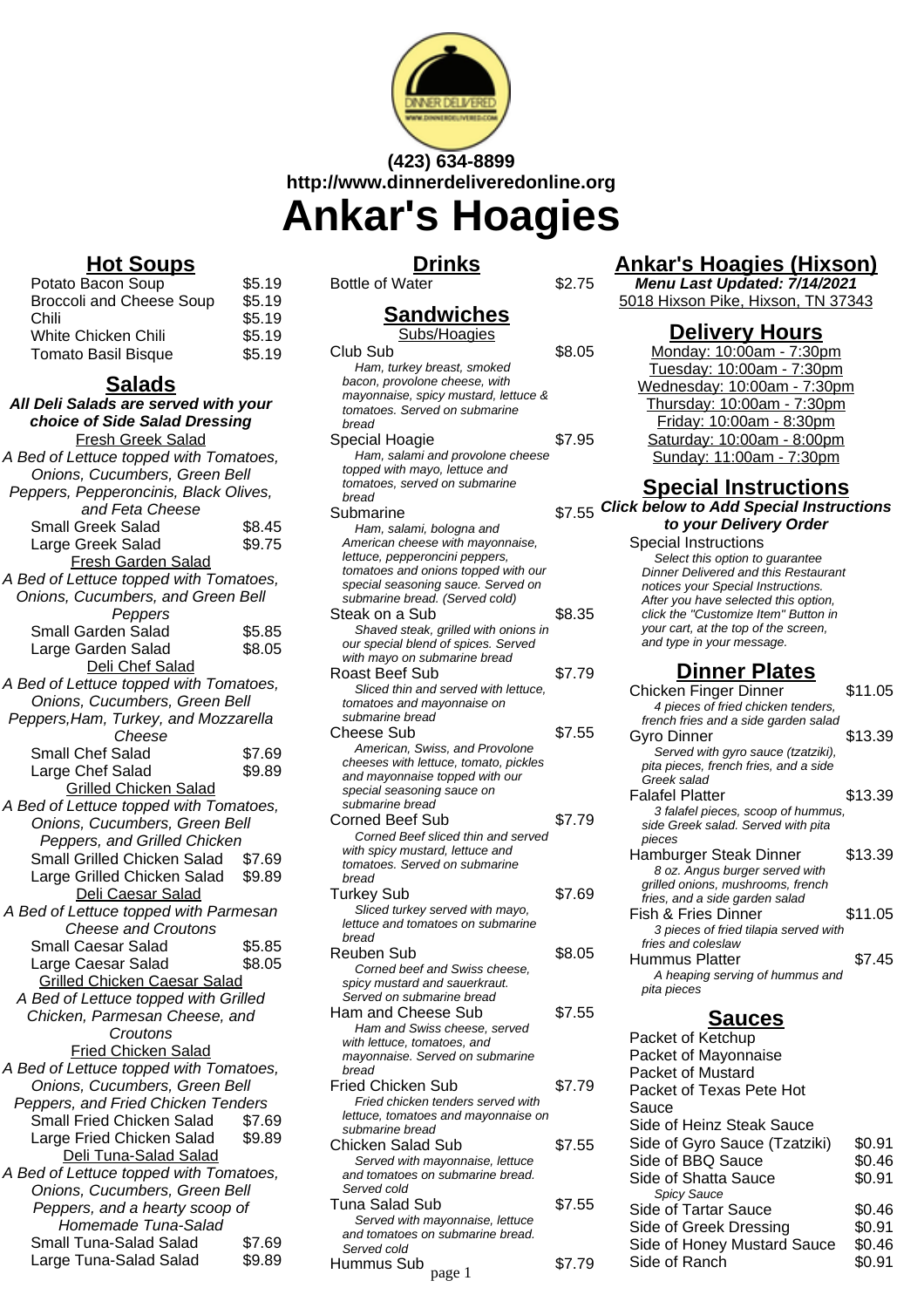| Deli Chicken-Salad Salad<br>A Bed of Lettuce topped with Tomatoes,<br>Onions, Cucumbers, Green Bell<br>Peppers, and a hearty scoop of<br>Homemade Chicken-Salad |                                      |
|-----------------------------------------------------------------------------------------------------------------------------------------------------------------|--------------------------------------|
| Small Chicken-Salad Salad<br>Large Chicken-Salad Salad<br><b>Mediterranean Gyro Salad</b>                                                                       | \$7.69<br>\$9.89                     |
| A Bed of Lettuce topped with Tomatoes,                                                                                                                          |                                      |
| Onions, Cucumbers, Green Bell<br>Peppers, and Ankar's special thin-sliced<br>Gyro Meat                                                                          |                                      |
| Small Gyro Salad                                                                                                                                                | \$7.69                               |
| Large Gyro Salad                                                                                                                                                | \$9.89                               |
| <b>Dressings</b>                                                                                                                                                |                                      |
| Side of 1000 Island Dressing                                                                                                                                    | \$0.95                               |
| Side of Bleu Cheese Dressing                                                                                                                                    | \$0.95                               |
| Side of Caesar Dressing                                                                                                                                         | \$0.95                               |
| Side of French Dressing                                                                                                                                         | \$0.95                               |
| Side of Greek Dressing                                                                                                                                          | \$0.95                               |
| Side of Honey Mustard                                                                                                                                           | \$0.95                               |
| Dressing<br>Side of Italian Dressing<br>Side of Ranch Dressing<br>Side of Gyro Sauce (Tzatziki)<br>Side of Jalapeno Ranch                                       | \$0.95<br>\$0.95<br>\$0.95<br>\$0.95 |

### **Chicken**

| 8pc Hot Wings                        | \$10.39 |
|--------------------------------------|---------|
| 10pc Hot Wings                       | \$11.69 |
| 20pc Hot Wings                       | \$21.35 |
| <b>4pc Chicken Fingers</b>           | \$7.55  |
| Fried chicken fingers                |         |
| Combo #1                             | \$8.99  |
| Fried chicken breast on a bun with   |         |
| lettuce, tomato, pickles and mayo.   |         |
| Served with fries                    |         |
| Combo #2                             | \$10.29 |
| Fried chicken breast on a bun with   |         |
| lettuce, tomatoes, pickles and mayo. |         |
| Served with onion rings              |         |
|                                      |         |

## **Kids Menu**

| All Kids Meals are served with French |        |
|---------------------------------------|--------|
| <b>Fries</b>                          |        |
| Junior Hamburger                      | \$6.39 |
| Add cheese for \$0.33. Served with    |        |
| Fries                                 |        |
| Junior Chicken Fingers                | \$6.39 |
| 2 fried chicken strips. Served with   |        |
| Fries                                 |        |
| Kid's Mini Corn Dogs                  | \$6.39 |
| 7 mini corn dogs. Served with Fries   |        |
| Kid's All-Beef Hot Dog                | \$6.39 |
| All-beef hot dog. Served with Fries   |        |
| <b>Kid's Grilled Cheese</b>           | \$6.39 |
| Served with Fries                     |        |

#### **Sides & Appetizers**

| <b>Fried Mushrooms</b>    | \$5.09  |
|---------------------------|---------|
| <b>Fried Pickles</b>      | \$4.55  |
| Half-Done Pickle          | \$1.69  |
| Single Falafel Piece      | \$1.30  |
| Dozen Falafel Pieces      | \$13.25 |
| 7pc Mini Corn Dogs        | \$2.89  |
| 14pc Mini Corn Dogs       | \$5.45  |
| <b>6pc Cheese Sticks</b>  | \$5.75  |
| <b>9pc Cheese Sticks</b>  | \$7.45  |
| Side of Slaw              | \$1.69  |
| Side of Hummus            | \$2.89  |
| Side of Potato Salad      | \$1.69  |
| Side of Crinkle Cut Fries | \$2.99  |
| Side of Homemade Onion    | \$4.85  |
| Rings                     |         |

| Our hummus spread served with<br>lettuce, tomato and cucumbers on            |        | Side of Horseradish                                                             | \$0.46   |
|------------------------------------------------------------------------------|--------|---------------------------------------------------------------------------------|----------|
| submarine bread. Served cold                                                 |        | <b>Condiments</b>                                                               |          |
| Grilled Chicken Sub                                                          | \$7.95 | Pack of Crackers                                                                | \$0.10   |
| Grilled chicken breast served with                                           |        | <b>Cup of Feta Cheese</b>                                                       | \$0.75   |
| mayonnaise, lettuce and tomatoes on<br>submarine bread                       |        | <b>Cup of Sliced Pickles</b>                                                    | \$0.50   |
| Chicken Shawarma Sub                                                         | \$7.95 | <b>Cup of Pepperoncinis</b>                                                     | \$0.50   |
| Marinated chicken, grilled onions,                                           |        | Bottle of Ketchup                                                               | \$3.00   |
| sumac, tomatoes, and gyro sauce on                                           |        | Top your French Fries or any of                                                 |          |
| submarine bread                                                              |        | Ankar's Side Items in style with a                                              |          |
| <b>Philly Chicken Sub</b><br>Grilled chicken breast served with              | \$7.95 | <b>Bottle of Heinz Ketchup</b>                                                  |          |
| provolone cheese, mayonnaise,                                                |        | <b>Desserts</b>                                                                 |          |
| onions and bell pepper on submarine                                          |        |                                                                                 | \$1.80   |
| bread                                                                        |        | <b>Brownie</b><br>A moist Chocolate Brownie                                     |          |
| <b>BLT Sub</b>                                                               | \$7.55 | <b>Brownie 2-Pack</b>                                                           | \$3.25   |
| Bacon, lettuce and tomato with<br>mayonnaise on submarine bread              |        | Traditional Walnut Baklava                                                      | \$1.85   |
| Chicken Parmesan Sub                                                         | \$7.95 | An authentic Mediterranean                                                      |          |
| Fried chicken tenders with                                                   |        | Dessert Pastry with Nuts and Syrup                                              |          |
| provolone cheese, topped with                                                |        | Walnut and Chocolate Baklava                                                    | \$1.85   |
| marinara sauce and parmesan                                                  |        | An authentic Mediterranean                                                      |          |
| cheese. Served on submarine bread<br>Cuban Sandwich                          | \$7.79 | Dessert Pastry with Nuts and Syrup<br>Cheesecake of the Day                     | \$6.49   |
| Roasted pork, ham, provolone                                                 |        | Cheesecake options change daily                                                 |          |
| cheese, pickles and spicy mustard on                                         |        | Plain New York Style                                                            | \$6.49   |
| a hot pressed hoagie roll                                                    |        | Cheesecake                                                                      |          |
| Fish Sandwich                                                                | \$7.55 |                                                                                 |          |
| Fried tilapia served with mayo,<br>lettuce and tomato on a hamburger         |        | <u>Beverages from Ankar's</u>                                                   |          |
| bun                                                                          |        | Gallon of Sweet Tea from                                                        | \$6.49   |
| Chicken Bacon Ranch Sub                                                      | \$8.05 | Ankar's                                                                         |          |
| Grilled chicken, bacon, lettuce,                                             |        | Gallon of UnSweet Tea from                                                      | \$6.49   |
| tomato and ranch. Served on                                                  |        | Ankar's                                                                         |          |
| submarine bread<br><u>Riders</u>                                             |        |                                                                                 |          |
| Club Rider                                                                   | \$8.05 | <b>Catering Menu</b>                                                            |          |
| Ham, turkey breast, smoked                                                   |        | <b>Minimum 24-Hours Notice Required</b>                                         |          |
| bacon, provolone cheese, with                                                |        | <b>Boxed Lunches</b><br>24-Hours Notice Required. 10-Box                        |          |
| mayonnaise, spicy mustard, lettuce &<br>tomatoes. Served on pita bread       |        | Minimum. Sandwich, chips, pickles spear                                         |          |
| <b>Camel Rider</b>                                                           |        | \$7.55 and choice of brownie or cookie. Upcharge                                |          |
| Ham, salami, bologna and                                                     |        |                                                                                 |          |
|                                                                              |        |                                                                                 |          |
| American cheese with mayonnaise,                                             |        | of \$1.30 per box for heated sandwiches                                         |          |
| lettuce, pepperoncini peppers,                                               |        | 10-Cold Sandwich Box Lunches 29.90                                              |          |
| tomatoes and onions topped with our                                          |        | \$12.99 per box                                                                 |          |
| special seasoning sauce. Served on<br>pita bread. (Served cold)              |        | 15-Cold Sandwich Box Lunches 94.85<br>\$12.99 per box                           |          |
| Steak in a Sack                                                              | \$8.35 | 20-Cold Sandwich Box Lunche \$259.80                                            |          |
| Shaved steak, grilled with onions in                                         |        | \$12.25 per box                                                                 |          |
| our special blend of spices. Served                                          |        | 30-Cold Sandwich Box Lunche\$389.70                                             |          |
| with mayo on pita bread<br><b>Roast Beef Rider</b>                           |        | \$12.99 per box                                                                 |          |
| Sliced thin and served with lettuce,                                         | \$7.79 | 10-Heated Sandwich Box                                                          | \$142.90 |
| tomatoes and mayonnaise on pita                                              |        | Lunches                                                                         |          |
| bread                                                                        |        | \$14.29 per box<br>15-Heated Sandwich Box                                       | \$214.35 |
| Cheese Rider                                                                 | \$7.55 | Lunches                                                                         |          |
| American, Swiss, and Provolone                                               |        | \$14.29 per box                                                                 |          |
| cheeses with lettuce, tomato, pickles<br>and mayonnaise topped with our      |        | 20-Heated Sandwich Box                                                          | \$285.80 |
| special seasoning sauce on pita                                              |        | Lunches                                                                         |          |
| bread                                                                        |        | \$14.29 per box                                                                 |          |
| Corned Beef Rider                                                            | \$7.79 | 30-Heated Sandwich Box                                                          | \$428.70 |
| Corned Beef sliced thin and served<br>with spicy mustard, lettuce and        |        | Lunches                                                                         |          |
| tomatoes. Served on pita bread                                               |        | $$14.29$ per box                                                                |          |
| Turkey Rider                                                                 | \$7.69 | <b>Sandwich Trays</b>                                                           |          |
| Sliced turkey served with mayo,                                              |        | 8-Sandwich minimum. Your choice of an<br>assortment of sandwiches from our menu |          |
| lettuce and tomatoes on pita bread                                           |        |                                                                                 |          |
| Reuben Rider<br>Corned beef and Swiss cheese,                                | \$8.05 | served on hoagie bread cut in thirds and                                        |          |
| spicy mustard and sauerkraut.                                                |        | arranged on a tray with pickles and olives<br>8-Sandwich Hoagie Tray            | \$68.75  |
| Served on pita bread                                                         |        | \$8.59 per sandwich                                                             |          |
| <b>Falafel Rider</b>                                                         | \$7.69 | 10-Sandwich Hoagie Tray                                                         | \$85.90  |
| A delicious blend of chick peas and<br>parsley, mixed with our special blend |        | \$8.59 per sandwich                                                             |          |
| of spices, fried and served on pita                                          |        | 12-Sandwich Hoagie Tray                                                         | \$103.09 |
| bread with pickles, lettuce, tomatoes                                        |        | \$8.59 per sandwich                                                             |          |
| and sauces                                                                   |        | 15-Sandwich Hoagie Tray<br>\$8.59 per sandwich                                  | \$128.85 |
| Ham and Cheese Rider<br>Ham and Swiss cheese, served                         | \$7.55 | 20-Sandwich Hoagie Tray                                                         | \$171.80 |
| with lettuce, tomatoes, and<br>mayonnaise. Served on pita bread              |        | \$8.59 per sandwich<br>25-Sandwich Hoagie Tray                                  | \$214.75 |

#### **Condiments**

| Pack of Crackers                   | \$0.10 |
|------------------------------------|--------|
| Cup of Feta Cheese                 | \$0.75 |
| <b>Cup of Sliced Pickles</b>       | \$0.50 |
| <b>Cup of Pepperoncinis</b>        | \$0.50 |
| Bottle of Ketchup                  | \$3.00 |
| Top your French Fries or any of    |        |
| Ankar's Side Items in style with a |        |
| <b>Bottle of Heinz Ketchup</b>     |        |
|                                    |        |

#### **Desserts**

| <b>Brownie</b>                     | \$1.80 |
|------------------------------------|--------|
| A moist Chocolate Brownie          |        |
| Brownie 2-Pack                     | \$3.25 |
| Traditional Walnut Baklava         | \$1.85 |
| An authentic Mediterranean         |        |
| Dessert Pastry with Nuts and Syrup |        |
| Walnut and Chocolate Baklava       | \$1.85 |
| An authentic Mediterranean         |        |
| Dessert Pastry with Nuts and Syrup |        |
| Cheesecake of the Day              | \$6.49 |
| Cheesecake options change daily    |        |
| Plain New York Style               | S6.49  |
| Cheesecake                         |        |
|                                    |        |

#### **Beverages from Ankar's**

| Gallon of Sweet Tea from              | \$6.49 |
|---------------------------------------|--------|
| Ankar's<br>Gallon of UnSweet Tea from | \$6.49 |
| Ankar's                               |        |

#### **Catering Menu**